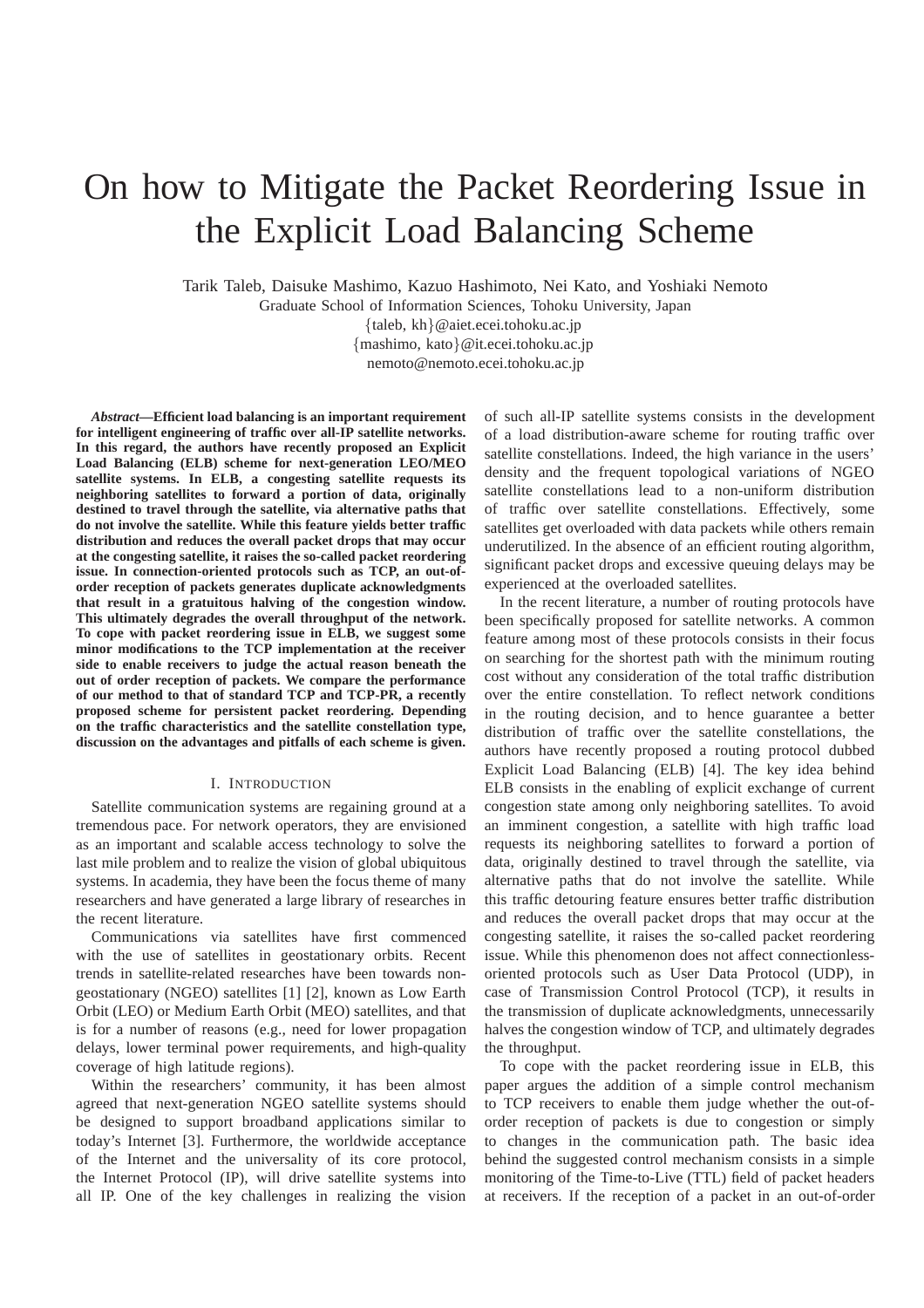manner is followed by no change or an increase in the TTL value, the receiver judges the out-of-order reception as due to change in the communication path and accordingly does not send a duplication acknowledgment. If the outof-order reception is preceded by a decrease in the TTL value, the receiver can consider it as a congestion indication and accordingly acknowledge the sender by sending it a duplicate acknowledgment. Receivers become thus capable of differentiating between out-of-order reception induced by congestion and that due to change in the communication path. Simulations are conducted to evaluate the performance of the proposed control mechanism against that of standard TCP. The packet reordering issue can be further solved by using the TCP-PR (Persistent Reordering) [5], a recently proposed scheme for persistent packet reordering. In light of the complexity and significant overhead of TCP-PR (compared to our proposed control mechanism), guidelines on which scheme to use are given while taking into account traffic characteristics, namely the ratio of delay-non sensitive traffic rate to that of delay-sensitive traffic, and the satellite constellation type (LEO or MEO).

The remainder of this paper is structured as follows. Section II highlights some research work in the field of routing over satellite networks. Section III briefly describes the ELB scheme and highlights the distinct features that are incorporated in the proposed control mechanism. Section IV portrays the simulation philosophy and discusses the simulation results. The paper concludes in Section V.

# II. RELATED WORK

Routing over mobile satellite networks has been an interesting area of research for a large population of researchers. A plethora of routing protocols has been thus proposed in the recent literature. A thorough discussion on the credits and pitfalls of notable routing protocols is given in [6]. A common feature of most conventional routing protocols consists in the fact that they base their routing decision on only propagation delay without paying attention to queuing delays that may be significant in case of heavy loads.

# *A. Load Balancing in Satellite Networks*

To reflect queuing delays in the routing cost metric, several researchers have investigated the idea of incorporating load balancing functions in the routing procedure. In [7], Kucukates et al. propose a Minimum Flow Maximum Residual (MFMR) routing protocol that selects the minimum-hop path with the minimum number of flows. One of the main drawbacks of the MFMR protocol consists in the fact that it implies knowledge of the flows over the constellation and does not consider the case where the flows count increases along the selected path. Considering the fast motion of satellites, changes in flows count during the communication time is highly possible. This would lead to the congestion of the selected MFMR paths and ultimately unfavorable performance. The Probabilistic Routing Protocol (PRP) [8] uses a cost metric as a function of time and traffic load. The traffic load is assumed to be location homogeneous. The major drawback of the protocol consists in this assumption as it is far away from being realistic. Indeed, newly coming traffic can easily congest the chosen PRP path and leave other resources underutilized. In [9], Jianjun et al. propose a Compact Explicit Multi-path Routing (CEMR) algorithm that bases its cost metric on both propagation and queuing delays. Queuing delay is predicted by monitoring the number of the packets in an outgoing queue of each satellite every time interval. It is assumed that the network state over each time interval is updated before the routing calculation is carried out. However, this cost metric does not reflect the congestion state of the downstream satellite and consequently does not reflect the likelihood of packets to be dropped at downstream hops. To cope with the above mentioned limitations, the authors proposed the ELB scheme [4]. As previously said, ELB exhibits interesting features: better traffic distribution, congestion alleviation, and packet drop avoidance. It however leads to the packet reordering issue.

# *B. Impact of Packet Reordering on TCP*

In [10], it is shown that packet reordering has a negative effect on TCP throughput. Indeed, current implementations of TCP work on the assumption that out-of-order packets indicate network congestion and unnecessarily cut their congestion window. They thus perform poorly when packets are reordered. Such packet reordering may occur in different networks, particularly in satellite communication systems where different paths can be involved in communication as in ELB. To cope with packet reordering, different schemes have been proposed in literature [11]-[13]. The most recent and most outperforming method is the TCP-PR protocol [5]. In TCP-PR, detection of packet losses is made through the use of timers rather than duplicate acknowledgments. Indeed, packets are assumed to be lost only if their corresponding acknowledgments do not arrive within a predefined time. In the design of TCP-PR, worst-case analysis and Internet traces are referred to for appropriate setting of timers. While TCP-PR does not require any modifications at the receiver side, and is therefore "backward compatible" with any TCP receiver, it adds significant complexity and incurs important overheads, in terms of both computation and memory, at the sender side. In the following section, we suggest a simple modification (based on a simple comparison equation) to the TCP implementation at the receiver side to cope with packet reordering in ELB. The utility of TCP-PR and our proposed scheme is discussed based on traffic characteristics and satellite constellation type.

# III. PROPOSED PACKET-REORDERING RECOVERY MECHANISM

Before delving into details of the proposed packetreordering recovery mechanism, there is firstly a brief description of the ELB scheme.

# *A. ELB Overview*

ELB is exclusively designed for multi-hop NGEO satellite constellations. Depending on its queue ratio  $(Q_r:$  current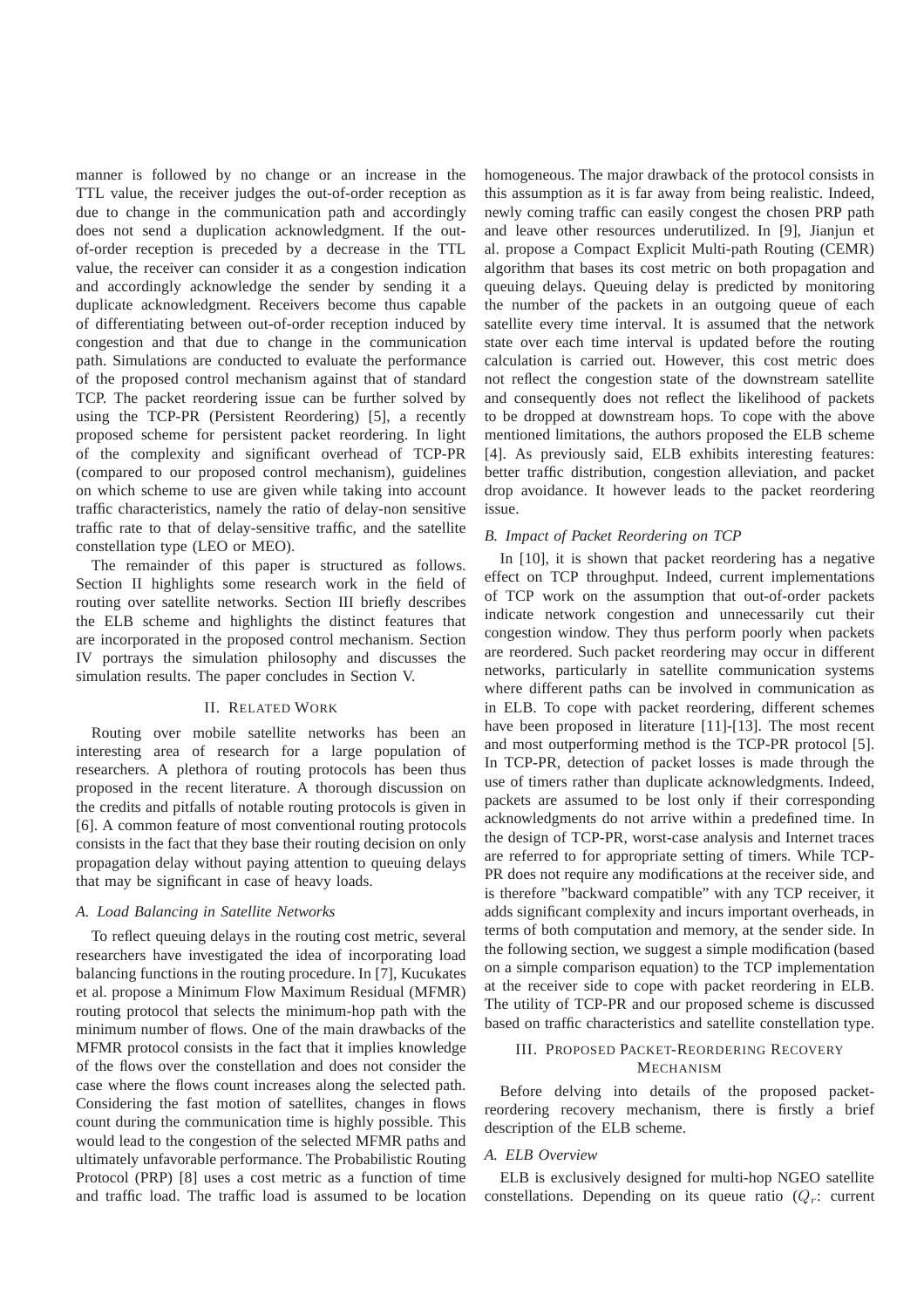queue occupancy to the total queue size), an ELBimplementing satellite resides in one of the three following states:

- 1) Free State (FS): when  $Q_r$  is inferior to a predefined threshold  $\alpha$ .
- 2) Fairly Busy State (FBS): when  $Q_r$  is between the threshold  $\alpha$  and another predetermined threshold  $\beta$ .
- 3) Busy State (BS): when  $Q_r$  exceeds the threshold  $\beta$ .

The key idea behind the ELB scheme consists in enabling neighboring satellites to constantly exchange explicit information on the states of their queue occupancies. Indeed, when a satellite A experiences a state transition from free to fairly busy, it sends a warning message to its neighboring satellites informing them that it is about to get congested. The neighboring satellites are then requested to update their routing tables and start searching for alternate paths that do not include satellite A. When the satellite enters the busy state, it transmits a Busy State Advertisement (BSA) signaling packet requesting the neighboring satellites to reduce their sending rates of traffic destined to satellite A by a Traffic Reduction Ratio (TRR)  $\chi$ . The  $(1 - \chi)$  portion of traffic data will be transmitted via the alternate paths retrieved earlier. BSA packets are broadcasted merely upon a state transition and only to the neighboring satellites (not over the entire connection path). They thus do not incur any significant overhead, in terms of neither bandwidth consumption nor scalability.

The key philosophy behind the setting of the queue ratio thresholds,  $\alpha$  and  $\beta$ , is to reflect the packet discarding probability in these two parameters so as to avoid packet drops when a satellite is running under heavy loads. Indeed, when traffic load gets heavy at a given satellite and the packet drop probability gets a high value,  $\alpha$  and  $\beta$  are set to small values so as the satellite would quickly transit to the busy state and neighboring satellites would promptly reduce their sending rates to avoid possible congestion and packet drops at the satellite. As for the setting of  $\chi$ , it aims at ensuring a long enough recovery time for satellites before they enter again the busy state and request again their neighboring satellites to further reduce their sending rates. It also ensures that the detoured portion of traffic does not experience further detouring along the selected path till the destination, an issue referred to as traffic redistribution cascading. Details on the settings of  $\alpha$ ,  $\beta$ , and  $\gamma$  can be found in [4].

#### *B. Packet-Reordering Recovery Mechanism*

TCP usually misinterprets packet reordering as an indication of network congestion and unnecessarily cuts its congestion window. Indeed, when a packet arrives at the receiver out of order, the receiver immediately sends back an ACK to inform the sender that a packet with a certain sequence number is missing. Such an ACK is referred to as a duplicate ACK (DupACK). The sender retransmits the missing packet when it receives more than three DupACKs with the same sequence number. After retransmission, the sender reduces its window size to half and enters the congestion avoidance phase. Being unaware of the underlying reason beneath the out-of-order

**Algorithm 1** Pseudo code of the proposed packet reordering recovery mechanism.

|                 | 1: Upon packet arrival             |
|-----------------|------------------------------------|
|                 | 2: if Packet arrival in order then |
| 3:              | Store $TTL = TTL_{in-order}$       |
| 4:              | Reset timer                        |
|                 | Send back ACK<br>5 <sup>1</sup>    |
|                 | 6: <b>else</b>                     |
| $7\cdot$        | Check new $TTL$                    |
| 8:              | if $TTL \geq TTL_{in-order}$ then  |
| 9:              | Set a timer                        |
| 10:             | <b>if</b> Timer expires then       |
| 11:             | Send DupACK                        |
| 12:             | else                               |
| 13:             | Send normal ACK                    |
| 14 <sup>·</sup> | end if                             |
| 15:             | else                               |
| 16:             | Send DupACK                        |
| 17:             | end if                             |
| $18:$ end if    |                                    |
|                 |                                    |

reception of packets, the sender misinterprets the event as an indication of network congestion and gratuitously throttles its transmission rate. In case of Newreno based TCP variant [14], Partial ACKs (ParACKs) are used to indicate the occurrence of multiple losses in a single window. Upon reception of a ParACK, the sender retransmits the lost packet and waits for an ACK to come back. To retransmit multiple lost packets, multiple Round Trip Times (RTTs) are thus required. This, coupled with the fact that satellite links exhibit relatively long delays, means that the TCP sender may necessitate a long time to increase its congestion window to its value before entering the fast retransmit phase. This leads to a drastic underutilization of the network resources.

To avoid such an unnecessary shrinkage of transmission rate due to packet reordering, we suggest that receivers refer to the TTL field of packets to judge whether the out-of-order in the reception of packets is due to congestion or simply to changes in the communication path. In case of IPv6, the use of the TTL field can be substituted by the Hop Limit field. Algorithm 1 portrays the pseudo code of the proposed packet reordering recovery mechanism.

Upon reception of a packet in order, a TCP receiver immediately sends back a normal ACK to the sender similar to the ordinary behavior of TCP. The receiver records then the TTL information available at the header of the received packet as  $TTL_{in-order}$ . When the receiver receives a packet in out-of-order, two cases can be envisioned. If the number of hops traversed by the received packet is the same or smaller compared to the previously received packet, in other words,

$$
TTL \geq TTL_{in-order} \tag{1}
$$

the receiver interprets the incident as due to changes in the communication path (Fig. 1). Acknowledgment packets are hold for a time interval. In this way, throughput degradation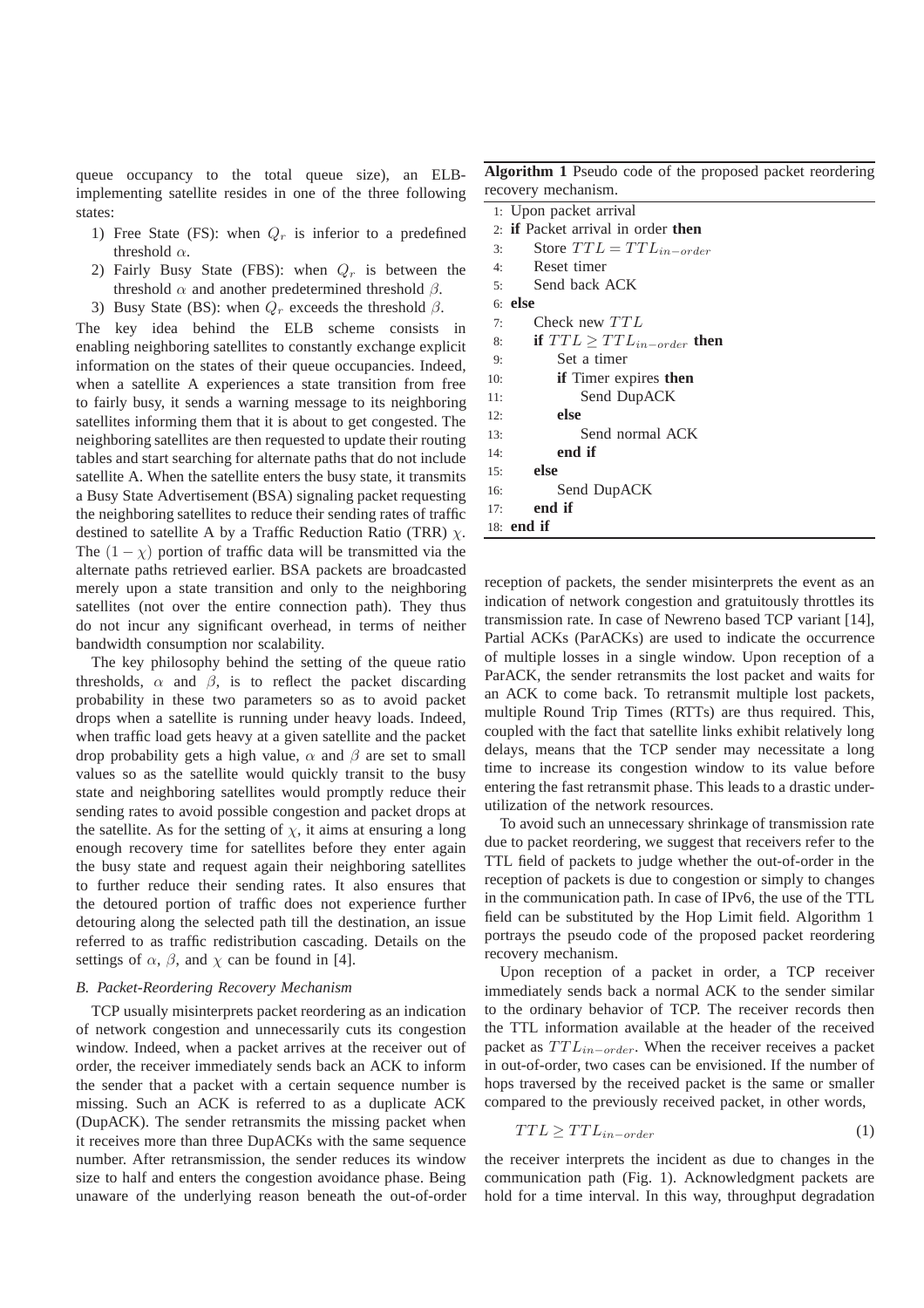

Fig. 1. When the communication path changes and the number of traversed hops decreases, packets traversing the new path may arrive earlier than some other packets that may be still in flight on the old path.

due to unnecessary transmission of duplicate ACKs can be prevented. If the missing packet does not arrive within the time interval, retained ACKs are returned requesting the TCP sender to retransmit the missing packets.

If Inequality (1) does not hold, the currently received packet was transmitted through a longer path than the previously received packet. Therefore, the receiver judges the out of order reception of packets as due to a packet discard and returns a duplicate acknowledgment. In other words, it proceeds in the same way as an ordinary TCP receiver. The sender retransmits the dropped packets and reduces its window size to half. Observe that the proposed operation can be accomplished without changing the protocol and requires a merely simple modification at only the receiving terminal. It is thus compatible with any TCP sender.

# IV. PERFORMANCE EVALUATION

# *A. Simulation Setup*

The performance evaluation is based on computer simulations using the Network Simulator (NS) [15]. In the performance evaluation, a multi-hop NGEO satellite constellation is envisioned. The constellation consists of S satellites with on-board processing capabilities, evenly and uniformly distributed over  $N$  orbits, forming a mesh network topology. Each satellite is able to set up a maximum of  $M$ links with its neighboring satellites. These links are called Inter Satellite Links (ISLs) and their delays are denoted as L. Satellites are assumed to be aware of their neighboring satellites. Different satellite constellations are considered by changing the parameters,  $S$ ,  $N$ ,  $M$ , and  $L$  (e.g., Iridium  $S = 66, N = 6, M = 4, L = 15$ ms). In the simulations, the four parameters  $(S, N, M, \text{ and } L)$  are carefully chosen to ensure global coverage. Uplinks, downlinks, and ISLs are each given a capacity equal to 25Mbps. The average packet size is set to 1KB. Drop-Tail based buffers of lengths equal to 200 packets are used. Simulations are run for 60s. 600 non-persistent On-Off flows are used to generate background traffic. The On/Off periods of the connections are derived from a Pareto distribution with a shape equal to 1.2. The average burst time and the average idle time are set to 50ms. The source and destination end-terminals are dispersed all over the Earth, divided into six continental regions, following the same



Fig. 2. A simplified simulation topology: a single TCP connection over the most congested area in the constellation (USA region).

traffic distribution used in [16]. The background sources send data at constant bit rates from within the range of 0.8Mbps to 1.5Mbps.

While different TCP connections can be simulated on the entire constellation, the behavior of our proposed packet-reordering recovery mechanism is best understood by considering a single TCP connection. We set one TCP connection whose minimal-hop is three over the United States region, the most congested area in the constellation. When the satellite in the middle of the main route gets congested (Fig.2), a portion of the connection flow is forced (by the use of ELB) to change its path and traverse two more additional hops. In the implementation of the proposed packet-reordering recovery mechanism, the time-out interval to send back DupACKs in case of an out-of-order reception of packets is set to  $(2L+$ 10ms). This is equal to the propagation delay of two hops, which is the minimum extra delay when a packet is detoured, added to some minimal queuing delays roughly estimated at 10ms. In [5] it is confirmed by simulations that TCP-PR outperforms most packet reordering solutions proposed in recent literature [11]-[13]. Standard TCP and TCP-PR are thus used as comparison terms. In the conducted simulations, parameters of TCP-PR are the same as in [5].

# *B. Simulation Results and Discussion*

Firstly, it should be noted that in the original design of ELB, the setting of the traffic reduction ratio  $\chi$  is instantly done as a function of the inbound and outbound traffic at a given satellite as described in [4]. To investigate the interaction of the three schemes in case of different values of  $\chi$ , we plot the achieved goodput of the simulated TCP connection as a function of  $\chi$ . We consider different satellite constellations by varying the ISL value (i.e.,  $L = 15$ ms, 20ms, and 25ms).

Fig.3 shows the obtained results. The results demonstrate how the performance of standard TCP gets improved when adding our simple modifications to the receiver terminals. Indeed the proposed packet-reordering recovery mechanism exhibits higher goodput than standard TCP and that is in all the simulated scenarios. The reason beneath this good performance intuitively underlies behind the fact that in the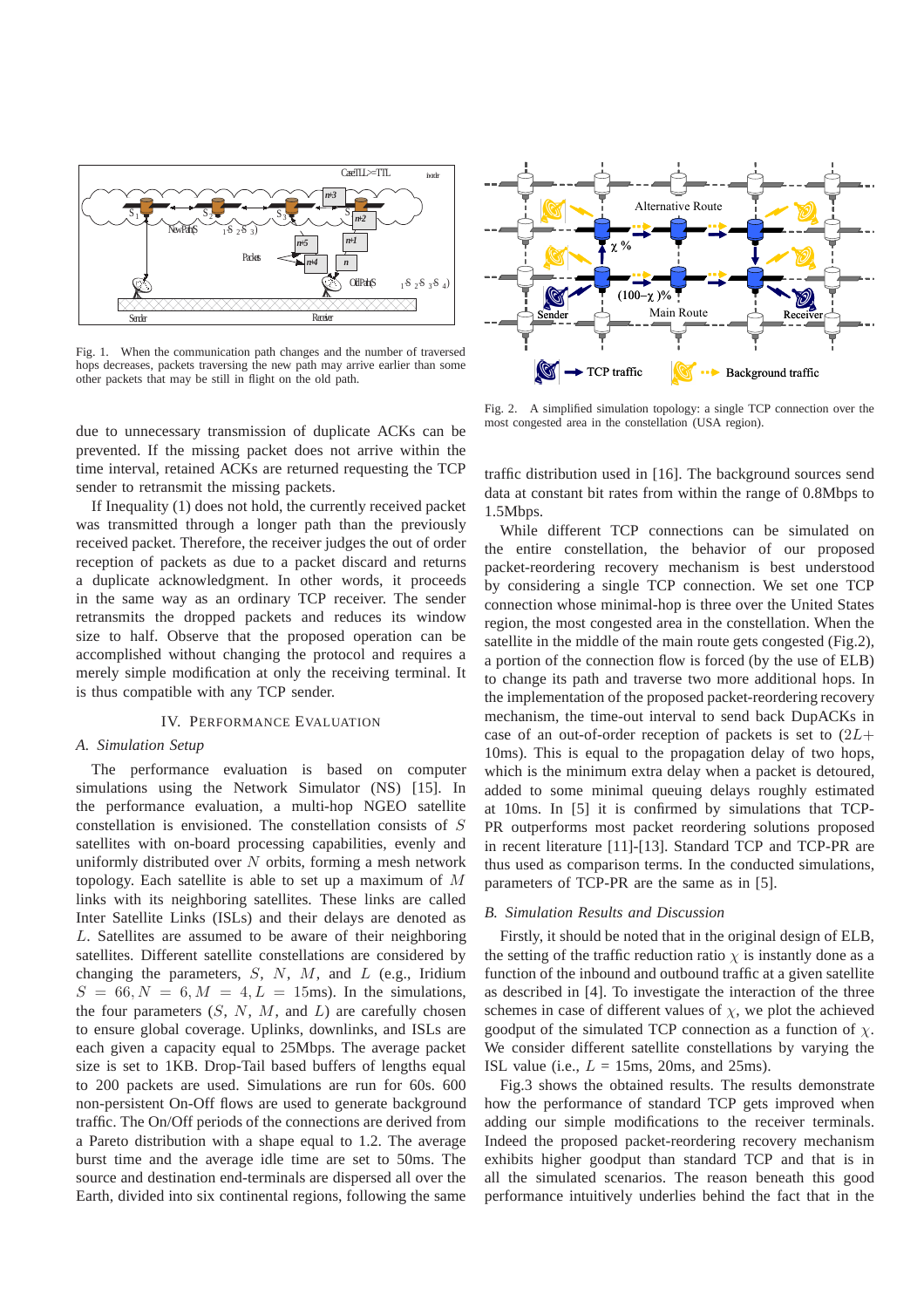proposed scheme DupACKs are not immediately sent back to the sender upon an out-of-order reception of packets and are rather hold for a time interval.

Compared with TCP-PR, the proposed packet reordering recovery mechanism shows much lower goodput in case of low values of  $\chi$ . However, the performance of TCP-PR degrades as  $\chi$  gets high values. In the vicinity of ( $\chi$ =80%), the proposed scheme outperforms the TCP-PR as it achieves higher goodput. The good performance of the proposed scheme becomes more noticeable in constellations with high ISL values. The poor performance of TCP-PR in constellations with large ISL delays and high values of  $\chi$  is attributable to its contingency on an estimate of the RTT and the bandwidth availability in the setting of its timer. For this reason, when ISL is set to high values, errors take place in the estimation of timers, due in turn to errors in the RTT estimations made before and after the packet detouring operation. Similarly, when  $\chi$  takes large values, the available bandwidth in the alternative route becomes scarce and errors occur in the setting of timers.

From the observations that 1) today's Internet traffic is characterized by the dominance (more than 80% [17]) of delay-nonsensitive traffic, and that 2) in ELB delaynonsensitive (e.g., data and non real-time video) packets are first detoured upon an imminent congestion of a satellite, setting  $\chi$  to values larger than 80% is practical. In this case, the value of the ISL delay, in other words, the constellation type will be the main factor in the decision of which scheme should be used to cope with the packet-reordering issue. Indeed, for MEO systems, the proposed packet reordering scheme is seen more suitable given its simplicity and its good performance in large-ISL constellations. In case of LEO systems with ISL delays smaller than 20ms, TCP-PR can be used only if  $\chi$ is set to values smaller than 80%. In this case, it should be guaranteed that the good performance of TCP-PR advocates for its complexity and its significant overhead in terms of both computation and memory at the sender side.

# V. CONCLUSION

When ELB is in use, packets of the same flow are transmitted over multiple paths prior to an imminent congestion. While this multi-path routing of ELB has many advantages (e.g., better distribution of traffic, congestion alleviation, and packet drops avoidance), it makes packets of same application experience different latencies resulting in packet reordering.

As a remedy to packet reordering in ELB, we suggest simple modifications to the TCP implementation at TCP receivers. These modifications enable receivers to refer to the TTL field of packet headers to judge the reason beneath the packet reordering. The performance of the proposed packet reordering recovery mechanism is compared to that of Standard TCP and TCP-PR via computer simulations. In addition to its simplicity, simulation results demonstrated the utility of the proposed scheme in environments with high dominance of delay-nonsensitive traffic, a notable characteristic of today's



Fig. 3. Performance evaluation of the three schemes in terms of the achieved goodput for different ISL values.